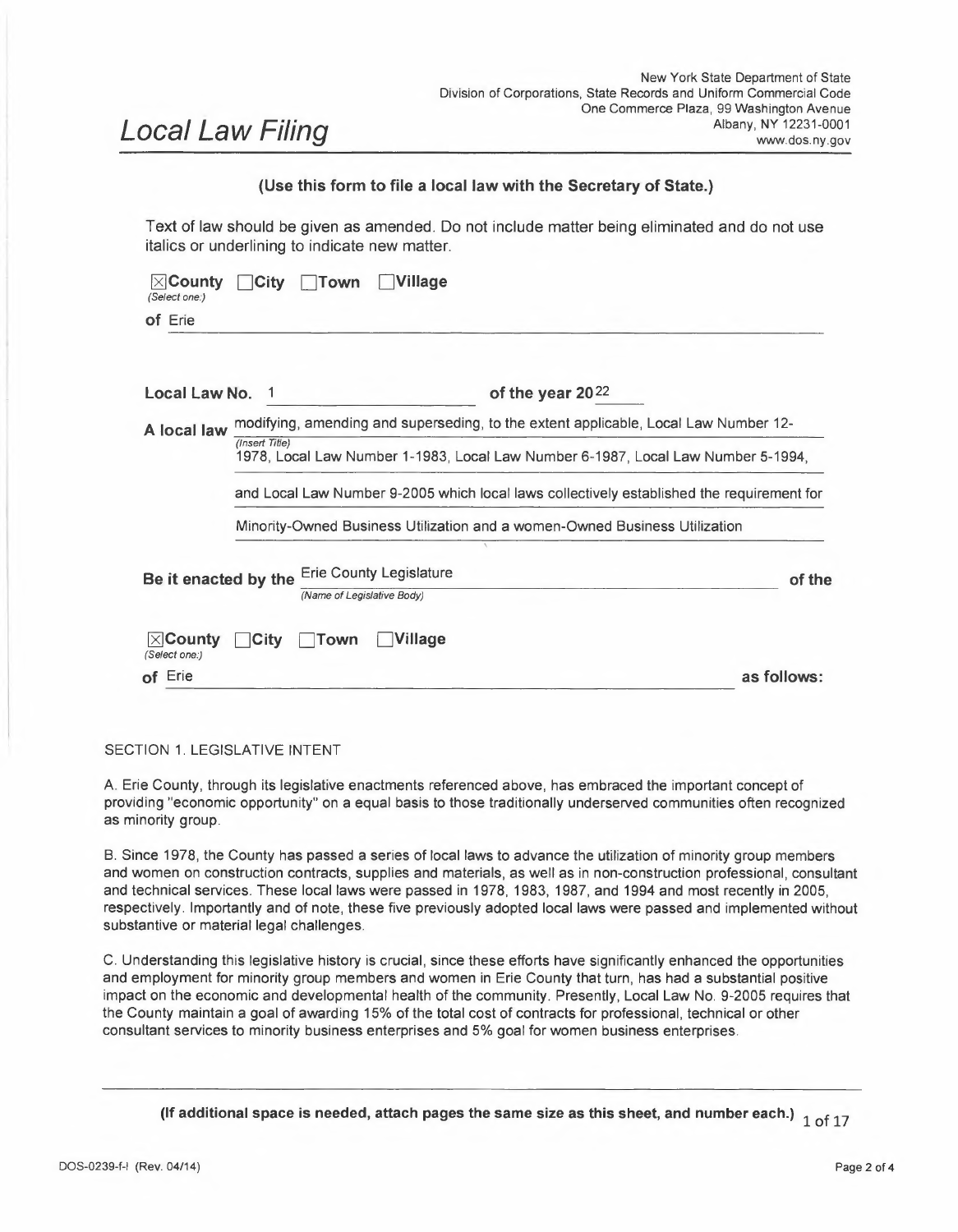- D. Over the past ten years, New York State, counties within New York, and other municipalities have made strides to improve the racial and gender diversity of the beneficiaries of local government development projects. New York State and other municipalities have modernized minority and women-owned business enterprise utilization goals to strengthen the effort to eliminate racial and gender disparities in economic development spending of public dollars.
- E. Since the Spring of 2020, our nation has been confronted with an economic and health crisis caused by a once in a generation pandemic and an historic movement seeking justice related to the exposure of the societal costs of systemic racism. While much progress has been made, recent events result in the County's urgent need to promote and modernize progress in including minority and women business enterprises in County contracting and also seeks to achieve greater employment opportunities for minorities and women in the County workforce through efforts to encourage hiring by firms awarded County contracts. This Local Law furthers the County's legislative intent to encourage and continue the County's historical legislative enactments to support our community's citizens to improve their lives economically.

# **SECTION 2. LEGISLATIVE FINDINGS**

The Erie County Legislature, in connection with its efforts to modernize and update County policy in this important area of developing equal economic opportunities, makes the following findings and determinations:

- A. The County Legislature body hereby acknowledges and finds that Article 15-A of the New York Executive Law ("Article 15-A") enacted in July 1988 and the regulations promulgated thereunder advance an important policy to eliminate barriers for participation of minority and women-owned businesses in government contract opportunities.
- B. The County Legislature hereby finds that Article 15-A has been adopted and amended in accordance with applicable law and that the State has conducted disparity studies to support its policies in this area.
- C. The County Legislature hereby finds and determines that the two most recently completed disparity studies commissioned by the New York Department of Economic Development in 2010 and the most recent 2016 disparity study published June 30, 2017 ("2016 Disparity Study"), respectively, provide evidentiary support that significant statistical disparities exist with respect to awarding prime contracts and subcontracts to Minority and Women Owned firms statewide. [A copy of the 2016 Disparity Study has been filed with the Legislative Clerk's office.]
- **D.** The County Legislature hereby adopts and accepts the findings of disparities contained in the 2016 Disparity Study including the relevant data set forth in the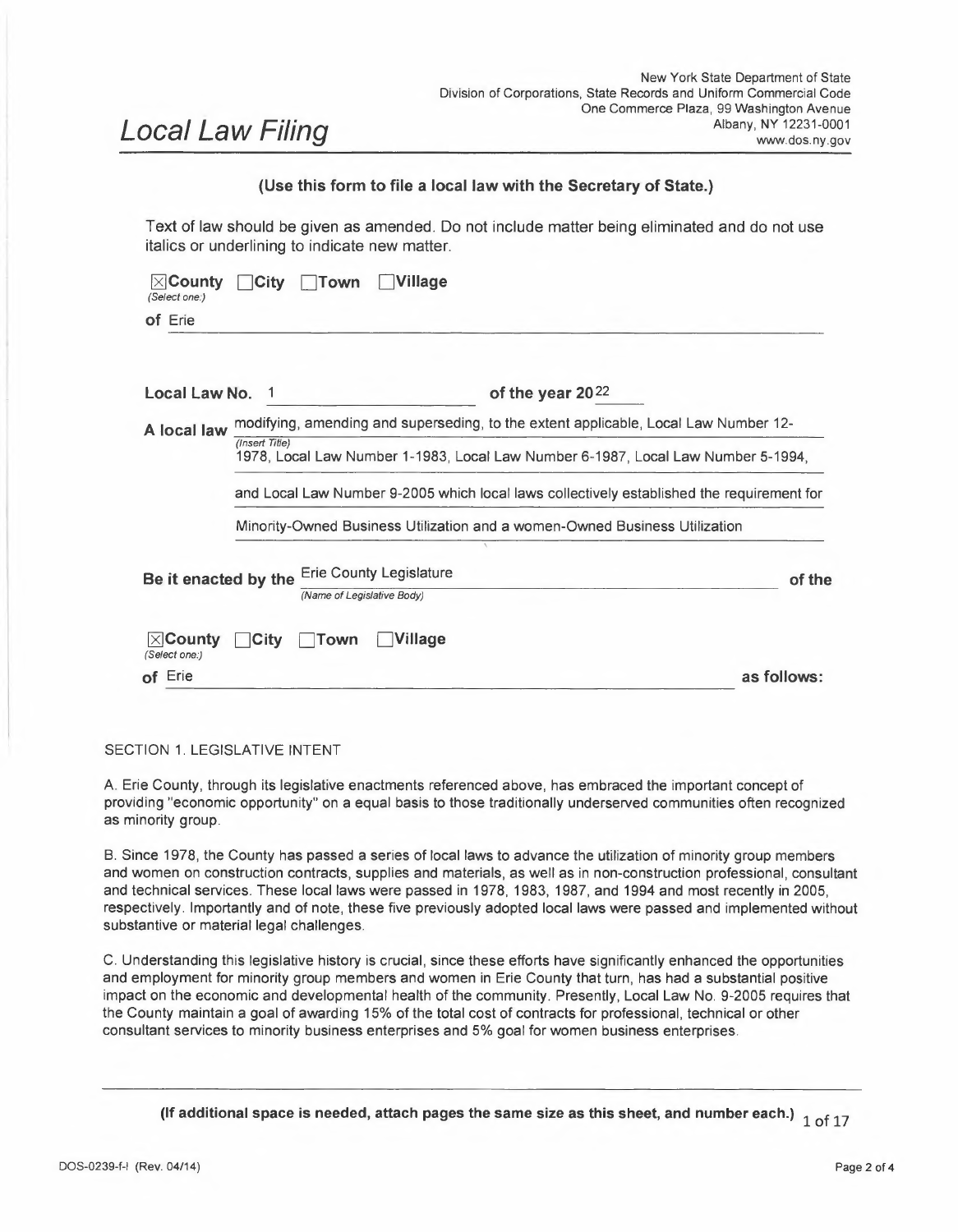Appendices annexed thereto in Volume 1, p. 302, Table A. 37, A. 38, A. 39 and A. 40 related to Western New York and the referenced Business Community Meetings held in Buffalo, New York in Table 9.1, p. 214. (Copies of the relevant excerpts have been filed with the Legislative's Clerk's office).

- E. The County Legislature hereby adopts, acknowledges and accepts the findings in the local wealth and income disparity study contained in the Racial Equity Dividend Report produced by the Greater Buffalo Racial Equity Roundtable issued in 2016.
- F. The County Legislature recognizes that the State goal for M/WBE is 30% for construction and commodities and services.
- G. The County Legislature recognizes that its County Seat, The City of Buffalo, has an M/WBE goal of 30% for its construction and commodities and services.
- H. The County Legislature hereby finds and determines that the two studies referenced above in paragraphs D and E of this Section establish that disparities exist in Erie County as to economic opportunity for minority group members and women in the award of County contracts.
- I. The Erie County Legislature further establishes the desire to conduct an Erie County disparity study and as such, directs the Division of Equal Employment Opportunity to initiate a study in accordance with section  $7(G)$  of this local law.

In summary, both the legislative history as set forth in Section <sup>1</sup> of this law and the legislative findings contained in this Section 2 provide factual predicates to support the policy to serve the best interests of the citizens of Erie County.

# **SECTION 3. DEFINITIONS**

- A. As used in this section ofthe law, the *Minority Business Enterprise* ("MBE") shall mean a for-profit business, which performs a commercially useful function, which is at least fifty one percent  $(51\%)$ , owned by a minority group member, or in the case of a publicly owned business, at least <sup>51</sup> % of all stock is owned by minority group members. For the purposes of this provision, a minority group member is <sup>a</sup> person who is a citizen or permanent resident alien of the United States who is African-American, Hispanic, Latino, Asian-American, or Native American.
- B. *Women Business Enterprise* ("WBE") shall mean a for-profit business, which performs a commercially useful function, which is at least fifty one percent (51%), owned by a woman or women, or in the case of a publicly owned business, at least a woman or women own 51% of all stock of the entity.
- C. *Minority or Women Business Enterprise* ("MWBE") shall mean a for-profit business which performs a commercially-useful function, which is at least fifty one percent (51%) owned by a minority group member or members, woman or women,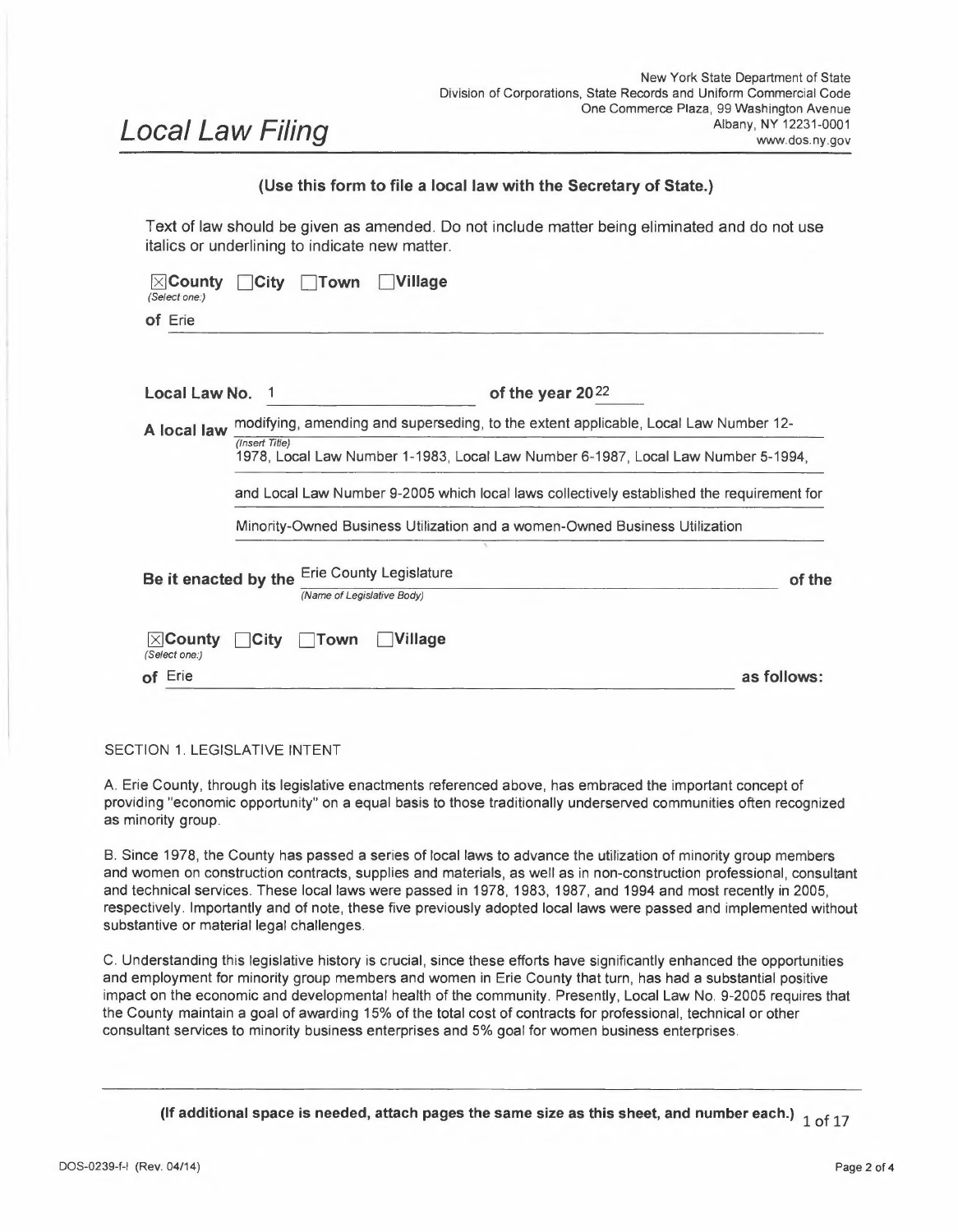or in the case of a publicly-owned business, at least <sup>51</sup> % of all stock of the entity is owned by a minority group member or members, a woman or women. Such ownership shall be certified by either the New York State Department of Economic Development, M/WBE Division or the Erie County Division of Equal Employment Opportunity after review of appropriate documents and investigation.

- D. *Subcontract* shall mean those contracts tiered under a prime-contract for County contracts awarded for construction, modification, supplies and material, professional, technical and service work contracted by the contractor in the execution of the work for the County.
- E. *Certified Business* shall mean a business verified as an MBE or WBE pursuant to Erie County local certification or under the provisions of Article 15-A of N.Y. Executive Law.
- F. *Contractor* shall mean an individual, a business enterprise including a sole proprietorship, a corporation, partnership or a limited liability company or any party with an award of a County contract or State contract.
- G. *Department* shall mean an office, department or division of Erie County government.
- H. *MWUAB* shall mean the Erie County Minority and Women Utilization Advisory Board.
- I. *Large County* shall mean Erie County or a county having a population in excess of 285,000 according to the most recent federal census.
- J. *Utilization Plan* shall mean a plan in a prescribed schedule format prepared by a Contractor and submitted in connection with a County procurement. The Utilization plan shall identify those MBE and WBE firms committed to perform work.
- K. *Erie County Disparity Study* shall mean a study commissioned by Erie County for the purposes of analyzing participation by MBEs and WBEs in Erie County contracts to determine what inequities, if any, exist. Such study shall be commenced within one hundred eighty (180) days of the passage of this Local Law and every five  $(5)$  years thereafter.
- L. *Diversity Practices* shall mean the Contractor practices, actions and policies related to the following:
	- (1) Compliance with the MBE and WBE goals;
	- (2) Efforts at employment of minority and women members in the community;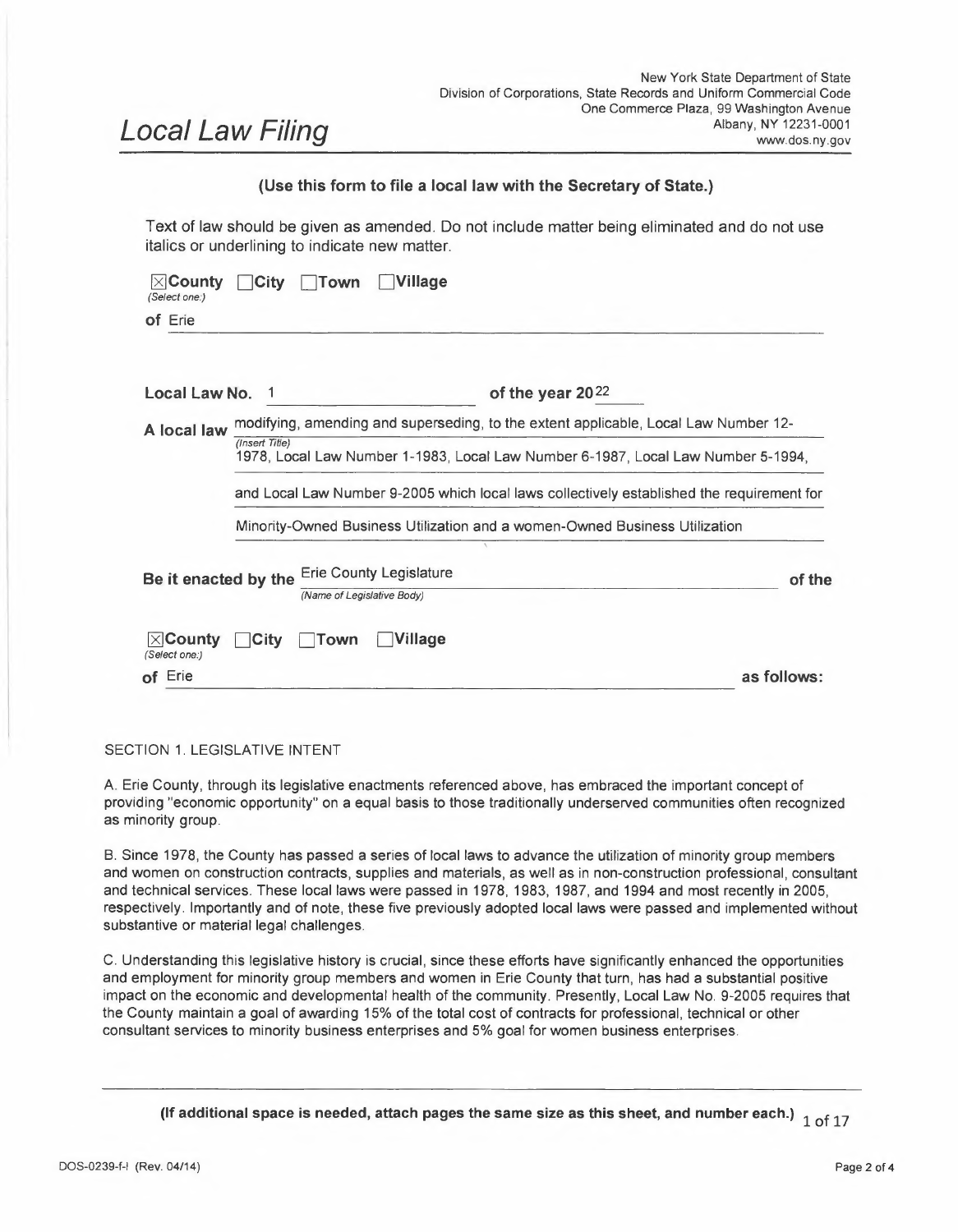- (3) Mentoring of MBE and WBE firms with a goal of developing such firms to become prime contractors;
- (4) Entering into partnerships, joint ventures or other similar arrangements with certified minority and women-owned businesses;
- (5) Participation in an apprenticeship program, if applicable; and
- (6) Compliance with The Erie County Workforce Development and Diversification New York State Certified Worker Training Program, also known as the "Apprenticeship Bill of 2018" [referencing (Local Law No. 3-2018)], if applicable.

# **SECTION 4. MINORITY AND WOMEN BUSINESS ENTERPRISE UTILIZATION COMMITMENT FOR CONSTRUCTION CONTRACTS BY THE DEPARTMENTS OF PUBLIC WORKS, PARKS, RECREATION AND FORESTRY, AND ENVIRONMENT AND PLANNING**

The following provisions shall be inserted in, and made <sup>a</sup> condition of all bid specifications or requests for proposals prepared or administered by the Erie County Department of Public Works, Erie County Department of Parks, Recreation and Forestry, and/or the Erie County Department of Environment and Planning (including its Division of Sewage Management) and advertised after the effective date of this local law for any contract estimated by the County to exceed \$100,000 in cost (the "Construction Provision").

A. Minority and Women Business Enterprise Utilization Commitment:

Contractors awarded a contract by the County in a value of \$100,000 or greater shall take action to create equal economic opportunity by utilizing bona fide MBEs and/or WBEs for subcontracting on County projects.

Such equal economic opportunity action shall include, but not be limited to:

- (1) Utilizing a source list of MBEs and WBEs compiled by the County or the State of New York;
- (2) Solicitation of bids from MBEs and WBEs, particularly those located in Erie, Niagara, Cattaraugus and Chautauqua Counties;
- (3) Giving MBEs and WBEs sufficient time to submit proposals in response to County solicitations;
- (4) Maintaining records showing MBEs and WBEs and specific efforts to identify and award contracts to these entities; and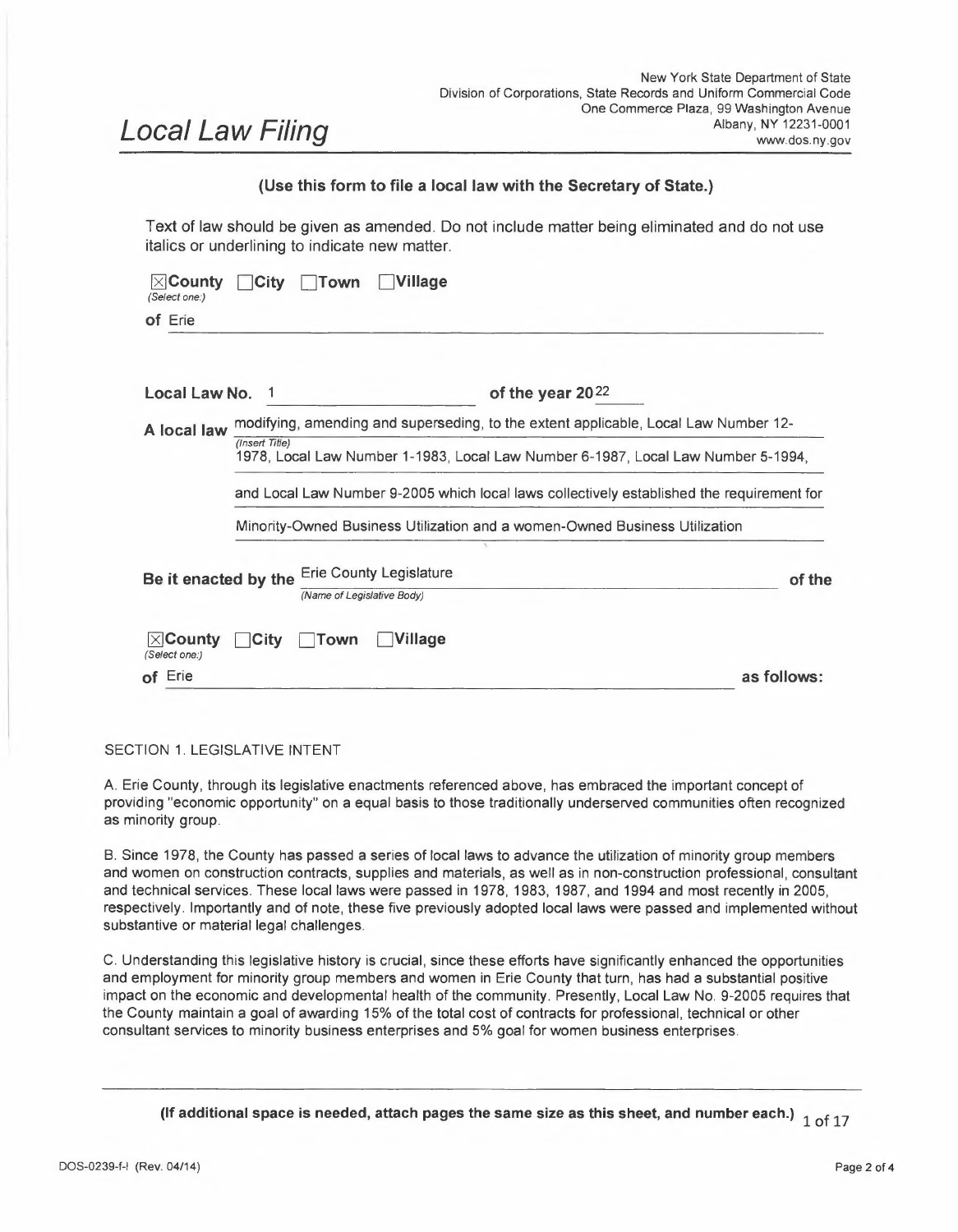- (5) A goal of awarding a certain percentage of the total dollar value of the contract to MBEs and WMBEs, which shall be promulgated by the Director of the Division of Equal Employment Opportunity ("Director of EEO") in accordance with the findings of the Erie County Disparity Study and in accordance with Section 11 of this local law.
- B. Where the MBE or WBE is a supplier, a credit of sixty percent  $(60\%)$  of the dollar value of the subcontract between the MBE or WBE and the contractor shall be awarded towards the fulfillment of the appropriate goal as set forth above, unless the supply budget for the overall project accounts for seventy-five percent (75%) or more of the total project budget, and in that instance a credit of one hundred percent (100%) of the dollar value of the subcontract between the MBE or WBE and the contractor shall be awarded towards the fulfillment of the appropriate goal. For the purposes of this provision, an MBE or WBE shall be considered a 'supplier' when it assumes actual and contractual responsibility to furnish supplies or materials and is the manufacturer of those supplies or materials; or is recognized by the manufacturer involved as a distributor of its supplies or materials; and owns or leases a facility which is necessary and customary to carry out the purported function of the business; and distributes, delivers and services the supplies or materials with its own employees.
- C. Where the MBE or WBE performs a sales function, which is customarily performed as <sup>a</sup> distinct and necessary part of the supply process, the credit shall be the exact dollar value of the broker fees or the exact percentage of the markup on the product on a subcontract between the MBE or WBE and the contractor. The sales credit will be awarded toward the fulfillment of the appropriate goal. Where the MBE or WBE performs a function or service, which is commercially unnecessary, such as acting as a passive conduit in the supply process, or duplicating a service provided by others in the same supply chain from manufacturer to purchaser, no credit will be granted toward the appropriate goal.
- D. Each Contractor bidding on a County contract shall submit to the County, with the bid, a list of all MBEs and/or WBEs with whom the Contractor has signed a binding contractual agreement, or is presently negotiating an agreement, for the purposes of meeting the minority and women business enterprise utilization goal provided for in section A(5) of this law. Such a list must be signed by the MBEs and/or WBEs with whom the Contractor is seeking to utilize. A Contractor's bid shall not be considered where the contractor fails to submit such a signed list of MBEs and/or WBEs as provided herein. A Contractor's bid shall not be considered where examination of said list of MBEs or WBEs evidences failure by the contractor to comply with the equal economic opportunity action requirements provided for herein, except that the County may, upon written request by the contractor, grant a complete or partial waiver of the provisions when the availability of MBEs or WBEs in the market area of the project is less than the goals above. Upon written request by the Contractor, the County, through its Erie County Division of Equal Employment Opportunity, may grant a complete or partial waiver of the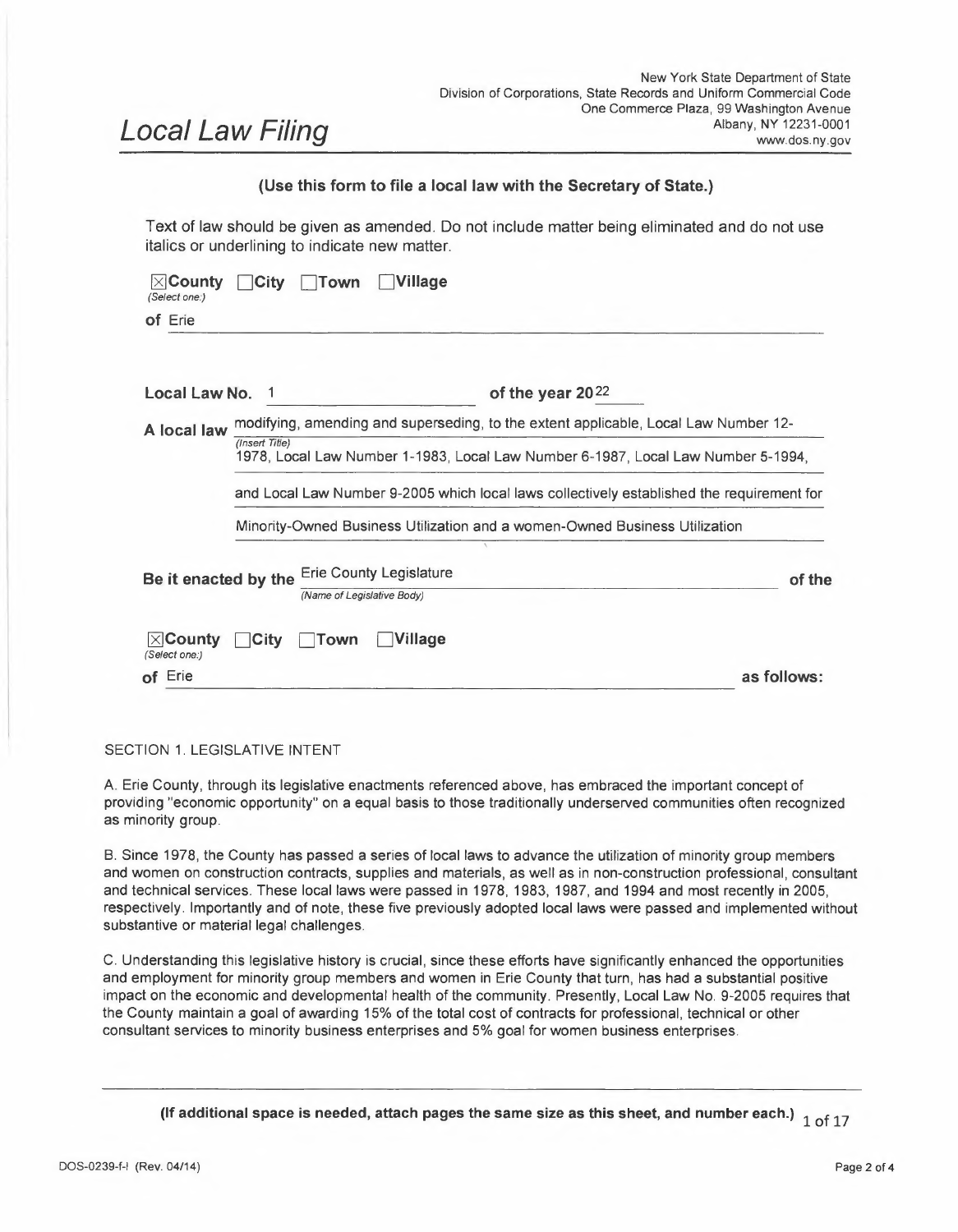requirement for subcontracting with an MBE or WBE when an MBE or WBE for the project is not available.

- E. As evidence of compliance with the goals set forth in this law, within 15 business days of the bid opening, the contractor shall submit to the County a schedule for MBE or WBE participation, including the name(s) of the MBEs and/or WBEs with whom the contractor intends to subcontract, specifying the agreed-upon price to be paid for such work, and identifying in detail the Contractor item(s) or parts to be performed by each MBE or WBE. A letter of intent to enter into a subcontract or purchase agreement, contingent upon contract award by the County, and indicating the agreed-upon price and scope of work shall be provided, signed by both the contractor and the MBE or WBE.
- F. As evidence of compliance with the goals set forth in this law, the Contractor shall provide to the County copies of all subcontracts and/or purchase agreements with MBEs or WBEs for the contract within 15 business days of the contract award. A notice to proceed with construction shall not be issued until the County receives such documentation.
- G. As evidence of compliance with the goal set forth in this law, when the project is thirty percent  $(30\%)$  complete, the Contractor shall submit a list of the MBEs or WBEs with whom the contractor has entered into a binding agreement for subcontracting under this contract to the County. The same information is required when the project is at seventy five percent (75%) completion and a final accounting must accompany the final payment request to the County.
- H. Failure to comply in good faith with the provisions set forth herein shall constitute a breach of the contract, subject to all remedies available to the County, including but not limited to the assessment of liquidated damages or other contractual penalties, as reasonable and appropriate.
- I. In the event of non-compliance with subparagraphs D, E, and <sup>F</sup> provisions by <sup>a</sup> successful low bidder Contractor, the County has the discretion to proceed with negotiations with the next two lowest or qualified bidders.
- J. All appropriate goals, ownership status, and compliance with the provisions ofthis law shall be certified by the Erie County Division of Equal Employment Opportunity after review of appropriate documents and investigation.

# **SECTION 5. MINORITY AND WOMEN BUSINESS ENTERPRISE UTILIZATION COMMITMENT FOR SUPPLIES, MATERIALS AND EQUIPMENT, ACQUIRED VIA THE DIVISION OF PURCHASE**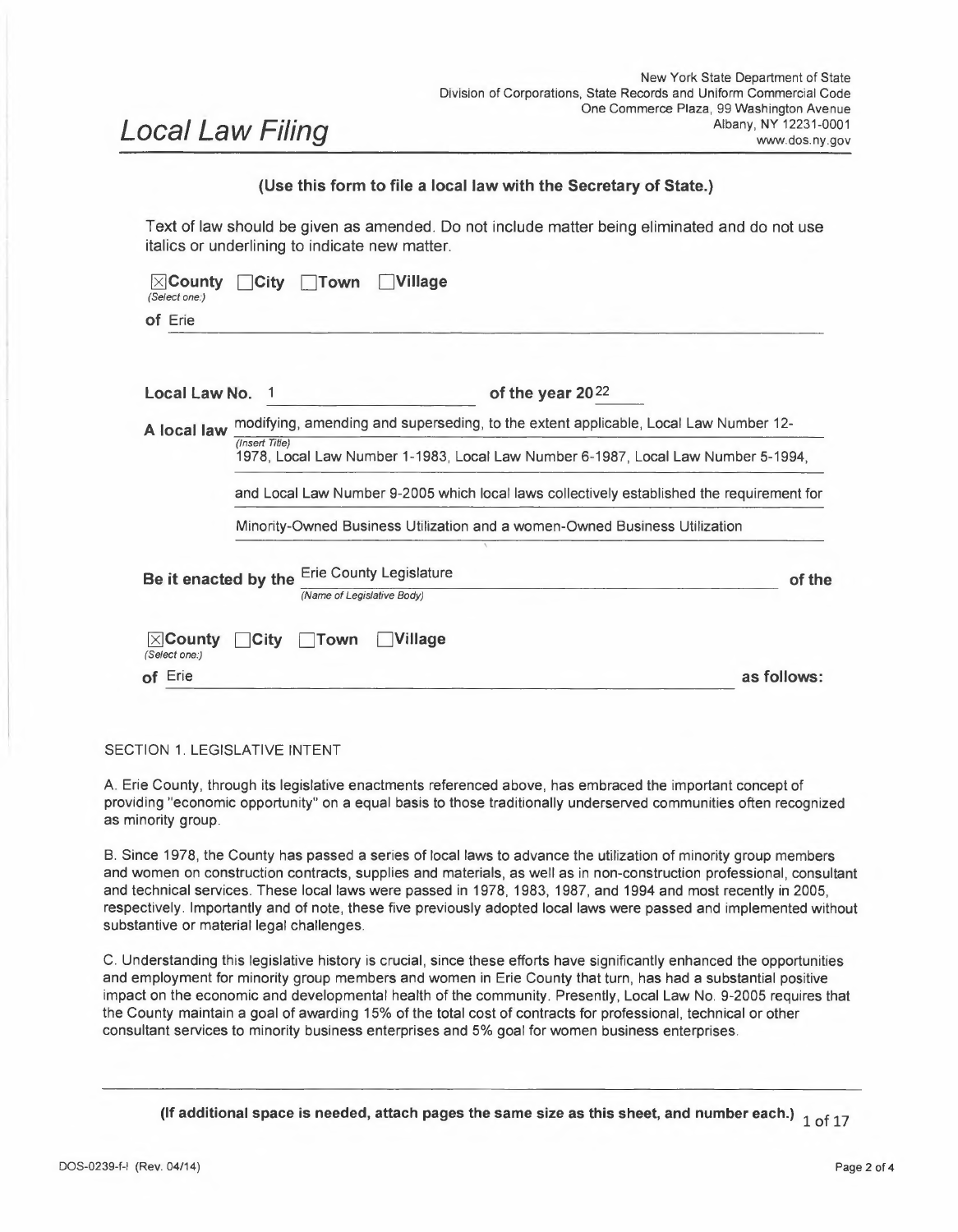The following provisions shall be made a condition of all bid specifications or requests for proposals prepared or administered by Erie County for supplies, materials and/or equipment purchased by Erie County involving an expenditure of more than \$20,000 (the "Supplier Provision").

A. Contractors awarded purchase contracts by the County involving an expenditure of more than \$20,000 for supplies, materials and equipment purchases fitting within this section shall take action to create economic opportunity by utilizing MBEs and WBEs on all contracts with the County. Consistent with Section 3, MBE and WBE firms are business entities operated for-profit.

Such equal economic opportunity action shall include, but not be limited to:

- (1) Utilizing a source list of MBEs and WBEs compiled by the County or the State of New York;
- (2) Solicitation of bids from MBEs and WBEs, particularly those located in Erie, Niagara, Cattaraugus and Chautauqua Counties;
- (3) Giving MBEs and WBEs sufficient time to submit proposals in response to County solicitations;
- (4) Maintaining records showing MBEs and WBEs and specific efforts to identify and award contracts to these entities; and
- (5) A goal of awarding <sup>a</sup> certain percentage of the total dollar value of the contract to MBEs and WMBEs, which shall be promulgated by the Director of EEO in accordance with the findings of the Erie County Disparity Study and in accordance with Section <sup>11</sup> ofthis local law.
- B. All bidders on each contract subject to this supplier provision shall submit to the Erie County Division of Equal Employment Opportunity, with the bid, a list of all MBEs and WBEs in the form of a Utilization Plan with whom the supplier has solicited bids or with whom the supplier has signed a binding contractual agreement, or with whom the supplier is presently negotiating an agreement, for the purposes of meeting the MBE and/or WBE utilization goals of this section. Such a list must be signed by the MBEs and/or WBEs with whom the supplier is seeking to utilize. A supplier's bid shall not be considered where the supplier fails to submit such a signed list of MBEs and/or WBEs as provided herein. A supplier's bid shall not be considered where examination of said list of MBEs or WBEs evidences failure by the supplier to comply with the equal economic opportunity action requirements provided for herein, except that the County may, upon written request by the supplier, grant a complete or partial waiver of the provisions when the availability of MBEs or **WB**Es in the market area ofthe project is less than the specified MBE and WBE goals in this section.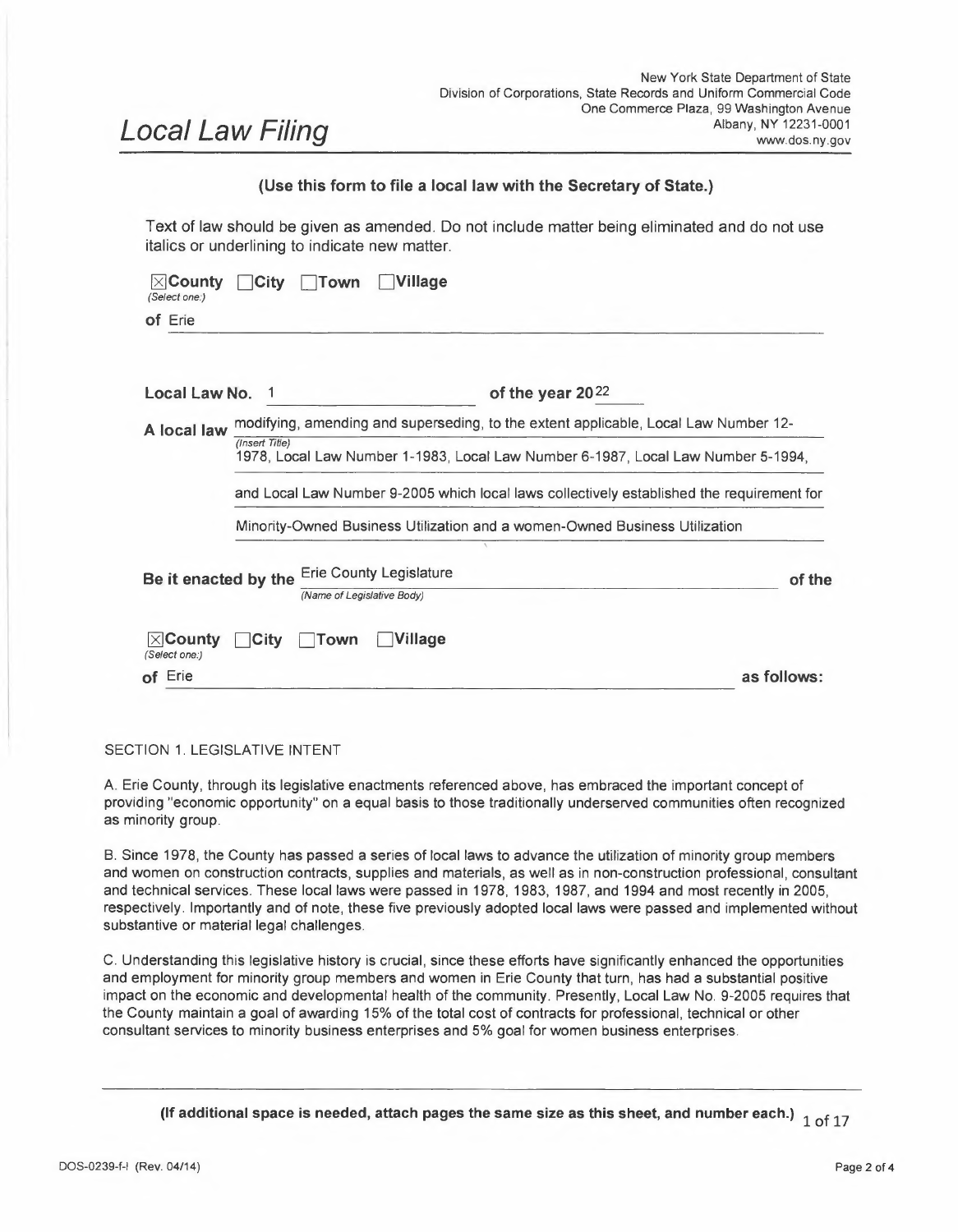- C. As evidence of compliance with the goals set forth in this law, within 15 business days of the bid opening, the supplier shall submit to the County's Division of Purchase and Division of Equal Employment Opportunity a Utilization Plan for MBE or WBE participation, including the name(s) of the MBEs and/or WBEs with whom the supplier intends to utilize, specifying the agreed-upon price to be paid for such goods and services, and identifying in detail the contract item(s) or items to be supplied by each MBE or WBE. A letter of intent to enter into a purchase agreement, contingent upon contract award by the County, and indicating the agreed-upon price and scope of work shall be provided, signed by both the supplier and the MBE or WBE. As evidence of compliance with the goals set forth in this law, the supplier shall provide to the County copies of all purchase agreements with MBEs or WBEs for the contract within 15 business days of the contract award.
- D. Failure to comply in good faith with the provisions set forth herein shall constitute a breach of the contract, subject to all remedies available to the County, including but not limited to the assessment of liquidated damages, or other contractual penalties as reasonable and appropriate.
- E. All appropriate goals, ownership status, and compliance with the provisions of this law shall be certified by the Erie County Division of Equal Employment Opportunity after review of appropriate documents and investigation.
- F. If the expenditure is less than \$20,000, the County must follow the policies and procedures as adopted in accordance with Gen. Municipal Law § 104-B.

# **SECTION 6. MINORITY AND WOMEN BUSINESS ENTERPRISE UTILIZATION COMMITMENT FOR PROFESSIONAL SERVICES, TECHNICAL SERVICES, CONSULTANT SERVICES, AND INSURANCE PROCURED BY COUNTY DEPARTMENTS**

The following provisions shall be made a condition of all bid specifications or requests for proposals prepared or administered by Erie County for professional services, technical services, consultant services, and/or insurance procured by Erie County involving an expenditure of more than \$100,000 (the "Service Provider Provision").

A. Contractors awarded contracts by the County involving an expenditure ofmore than \$100,000 for services fitting within this section shall take action to create economic opportunity by utilizing MBEs and WBEs on all contracts with the County. Consistent with Section 3, MBE and WBE firms are business entities operated forprofit.

Such equal economic opportunity action shall include, but not be limited to: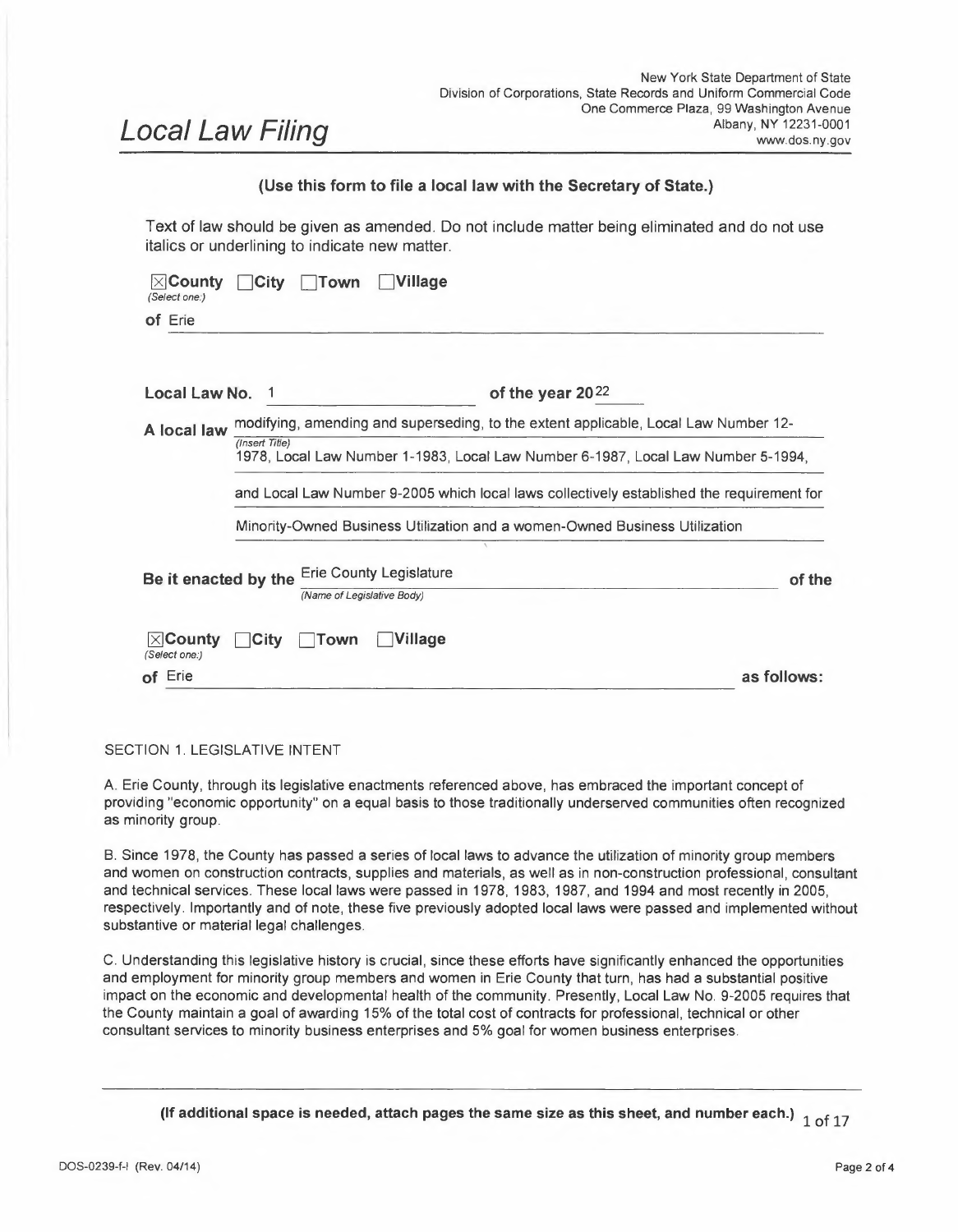- (1) Utilizing a source list of MBEs and WBEs compiled by the County or the State of New York;
- (2) Solicitation of bids from MBEs and WBEs, particularly those located in Erie, Niagara, Cattaraugus and Chautauqua Counties;
- (3) Giving MBEs and WBEs sufficient time to submit proposals in response to County solicitations;
- (4) Maintaining records showing MBEs and WBEs and specific efforts to identify and award contracts to these entities; and
- (5) A goal of awarding a certain percentage of the total dollar value of the contract to MBEs and WMBEs shall be promulgated by the Director of EEO in accordance with the findings of the Erie County Disparity Study and in accordance with Section 11 of this local law.
- B. All professional, technical, or consultant providers subject to this provision shall submit to the Erie County Division of Equal Employment Opportunity, with the proposal, a list of all MBEs and WBEs in the form of a Utilization Plan with whom the provider has solicited bids or with whom the provider has signed a binding contractual agreement, or with whom the provider is presently negotiating an agreement, for the purposes of meeting the MBE and/or WBE utilization goals of this section. Such a list must be signed by the MBEs and/or WBEs with whom the provider is seeking to utilize. A proposal shall not be considered where it fails to include such a signed list of MBEs and/or WBEs as provided herein. A proposal shall not be considered where examination of said list of MBEs or WBEs evidences failure to comply with the equal economic opportunity action requirements provided for herein, except that the County may, upon written request by the provider, grant a complete or partial waiver of the provisions when the availability of MBEs or WBEs in the market area of the project is less than the specified MBE and WBE goals in this section.
- C. As evidence of compliance with the goals set forth in this law, within <sup>15</sup> business days of the notice of award, the provider shall submit to the applicable County Department and Division of Equal Employment Opportunity a Utilization Plan for MBE or WBE participation, including the name(s) of the MBEs and/or WBEs with whom the provider intends to utilize, specifying the agreed-upon price to be paid for such goods and services, and identifying in detail the contract item(s) or items to be supplied by each MBE or WBE. A letter of intent to enter into an agreement, contingent upon contract award by the County, and indicating the agreed-upon price and scope of work shall be provided, signed by both the provider and the MBE or WBE. As evidence of compliance with the goals set forth in this law, the provider shall provide to the County copies of all agreements with MBEs or WBEs for the contract within 15 business days of the contract award.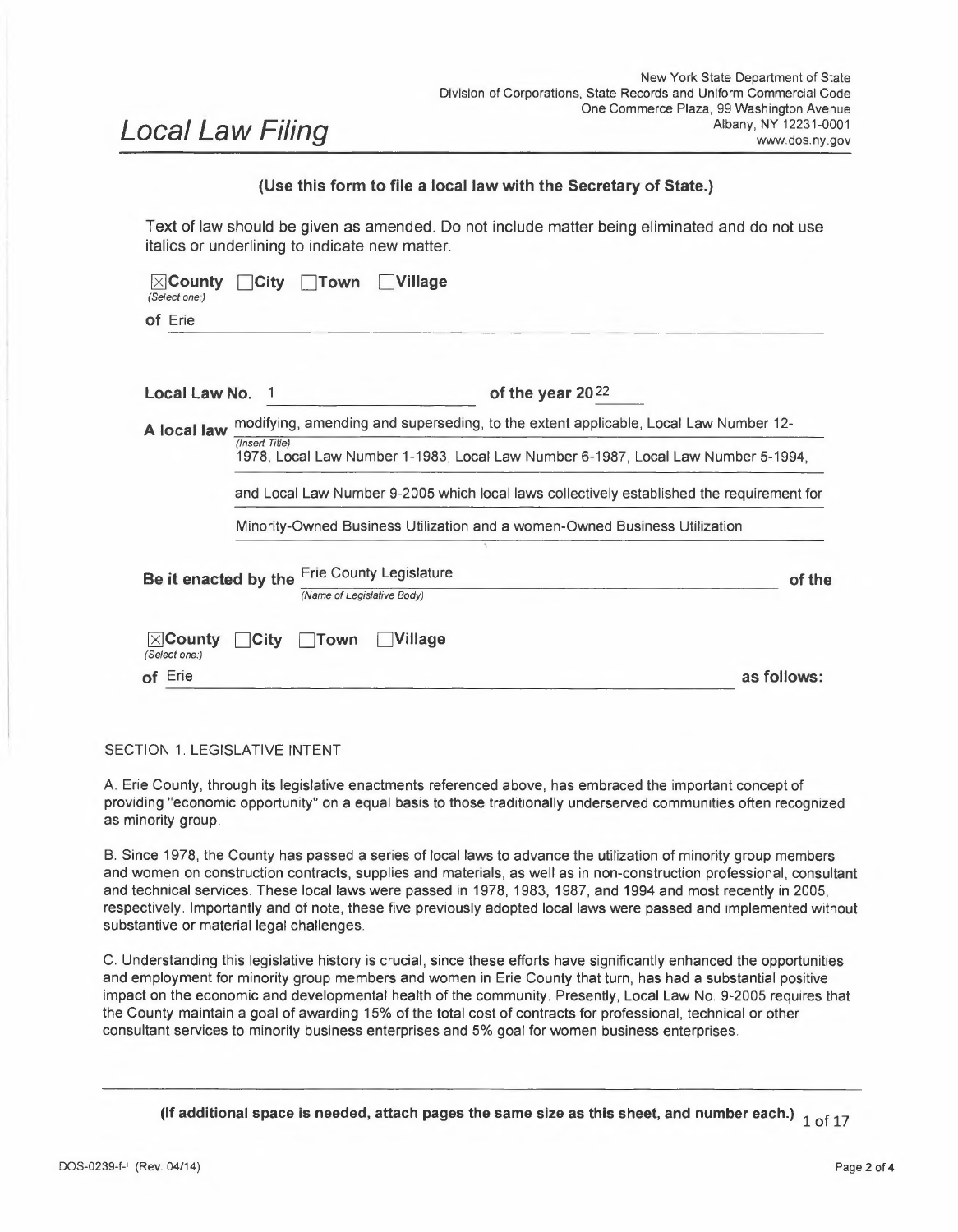- D. Failure to comply in good faith with the provisions set forth herein shall constitute a breach of the contract, subject to all remedies available to the County, including but not limited to the assessment of liquidated damages, or other contractual penalties as reasonable and appropriate.
- E. All appropriate goals, ownership status, and compliance with the provisions of this law shall be certified by the Erie County Division of Equal Employment Opportunity after review of appropriate documents and investigation.

# **SECTION 7. REPORTING REQUIREMENTS FOR COUNTY DEPARTMENTS**

In furtherance of Local Law Number 9-2005, the following provisions shall update, modify and amend such Local Law as set forth herein.

- A. Upon completion of the Erie County Disparity Study, every County Department shall annually prepare and implement a written MWBE Utilization Plan for the utilization goals for minority and women owned business participation on County contracts, excluding any not-for-profit contracting procurements, let by or on behalf of such Department. The Plan shall be submitted to the Erie County Division of Equal Employment Opportunity for review and approval by September 15 annually.
- B. The County Division of Equal Employment Opportunity shall submit a summary of each Department's annual written plan to the Legislature and the MWUAB simultaneously with the annual proposed Budget. The plans are not to be considered as a part of the proposed annual budget process.
- C. The Erie County Legislature shall hold an annual hearing in its Minority and Women Business Enterprise Committee concerning the annual written plans submitted by Departments.
- D. The Division of Equal Employment Opportunity shall also prepare a bi-annual report on each Department's goal achievement, including each Department's good faith efforts to reach those goals. The bi-annual report shall be submitted to the County Executive, the Legislature, and the MWUAB.
- E. Each Department shall make good faith efforts to achieve the goal(s) as set forth by the Director of EEO in accordance with the findings of the Erie County Disparity Study.
- F. Failure by any Department to submit any reports required by this Local Law shall be grounds for discipline by the County Executive, except for those Departments whose heads are elected, and in that instance, the County Legislature shall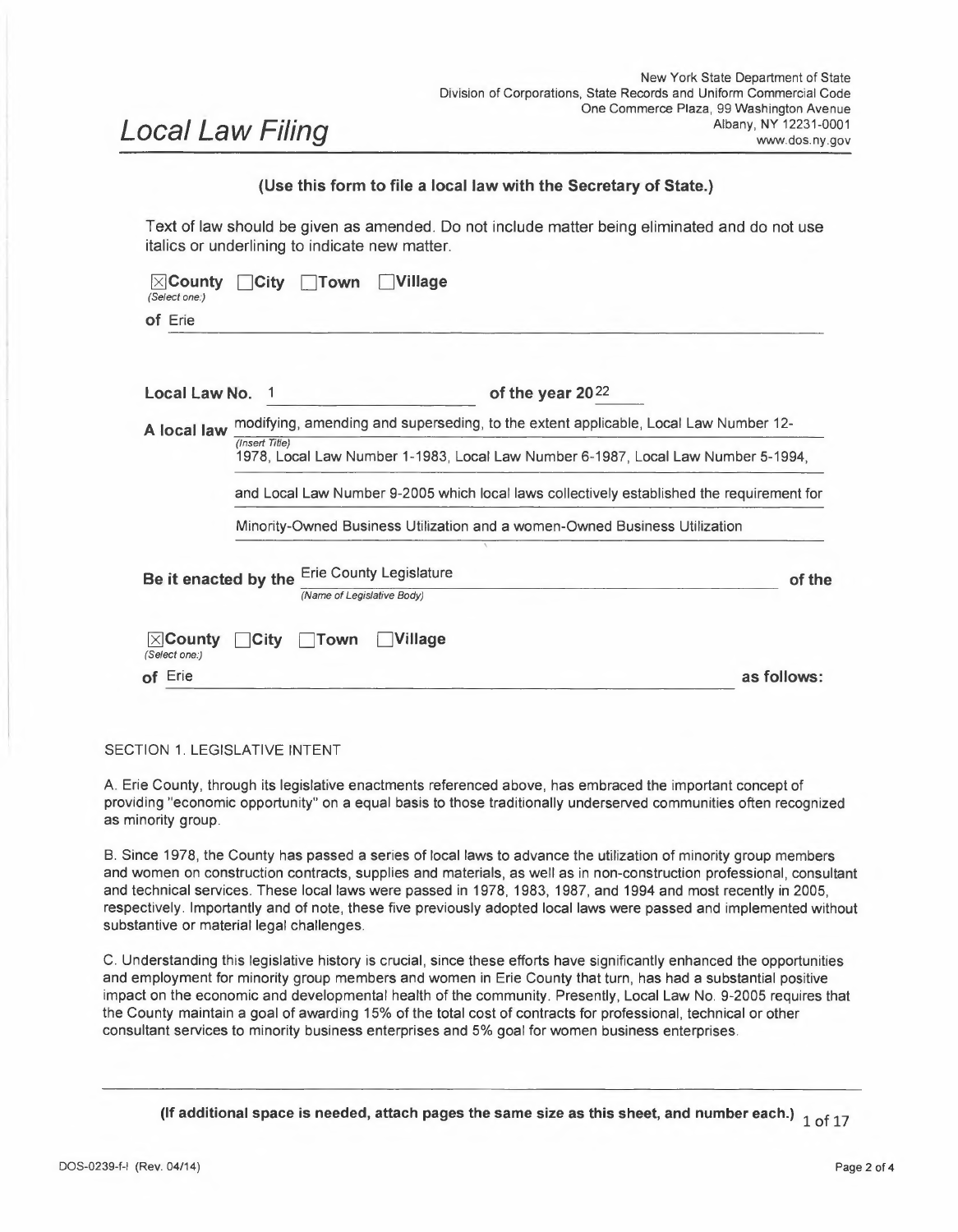determine the appropriate remedy for non-compliance with the provisions of this Law.

- G. No later than one-hundred eighty (180) days after the passage of this Local Law, the Division of Equal Employment Opportunity, in consultation with the MWUAB, shall advertise a Request for Proposals to conduct a County-wide Disparity Study and shall do so every five (5) years thereafter.
- H. The County Legislature and County Executive shall mutually determine the necessary funding to accomplish the purposes of this Local Law during the annual budget process, including but not limited to the costs of any Disparity Studies contemplated herein.

# **SECTION 8. WORKFORCE DIVERSITY PROGRAM**

- A. Definitions: As used in this law under this Section, the following terms are defined below:
	- (1) *Minority Group Member* shall mean a United States Citizen or permanent resident alien who can establish and demonstrate membership in the following group:
		- (a) Black or African-American having origins in any of the Black African racial groups;
		- (b) Hispanic / Latino persons of Mexican, Puerto Rican, Dominican, Cuban, Central or South American of either Indian, African or Hispanic origin;
		- (c) Native American or Alaskan native persons having origins in any of the original peoples of North America;
		- (d) Asian and Pacific Islander persons having origins in any of the Far East Countries, South-East Asia or Pacific Islands; and
		- (e) Women from all racial groups.
	- (2) *Executive Order No. 18* shall mean that certain Executive Order entitled *"Erie County Construction Bid Documents shall include Local and Disadvantaged Worker Requirements"* signed by County Executive Mark C. Poloncarz on September 27, 2017.
	- (3) *Disadvantaged Groups* shall mean collectively "disadvantaged workers" as that term is defined in Executive Order No.  $18$  at par.  $1(c)$ , for the purposes of including such individual groups for this Section. Specifically, a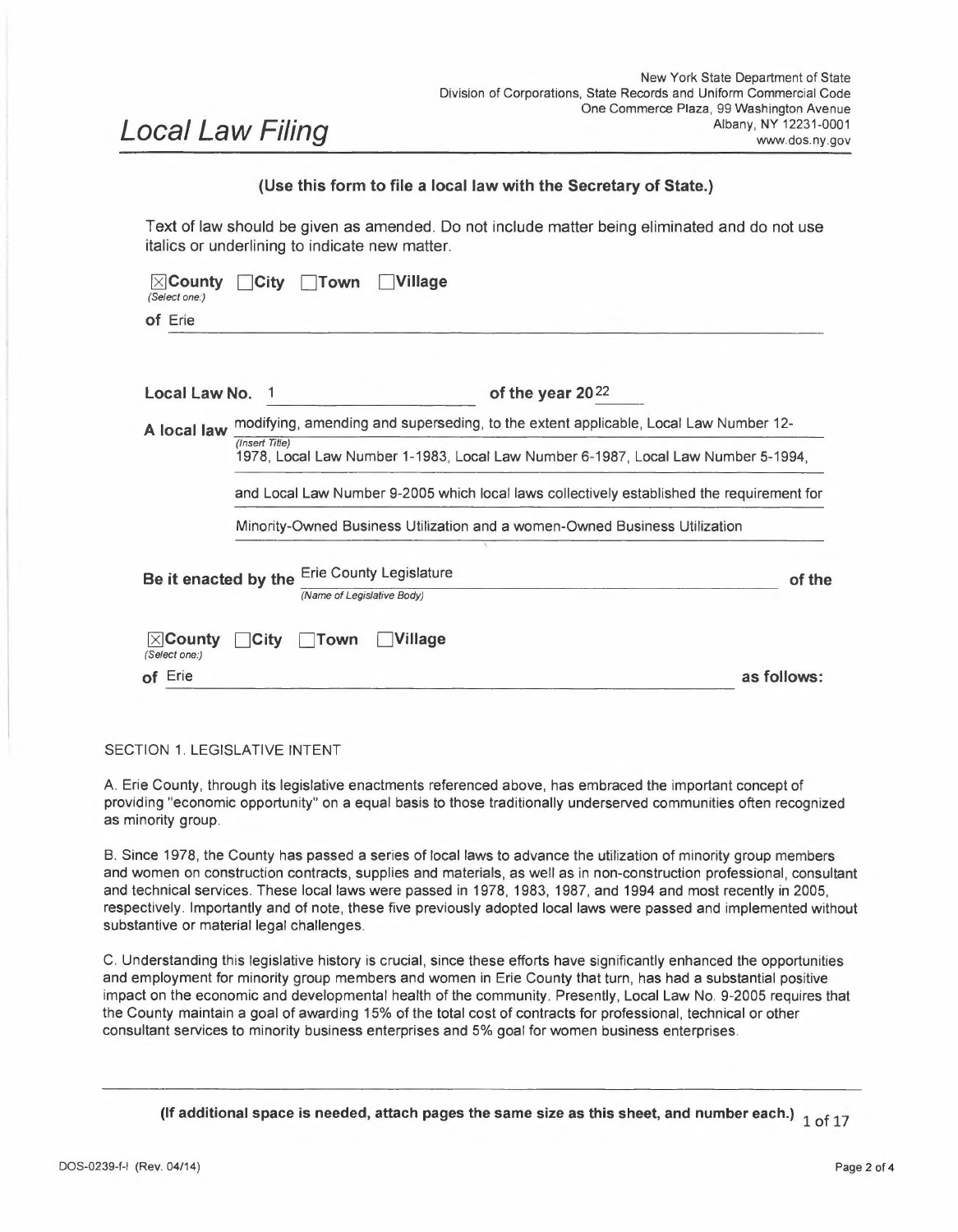disadvantaged worker is a resident who has a household income below 50% of the Area Median Income ("AMI"); or has been released from prison within the last 10 years; or participates in the Temporary Assistance for Needy Families program; or participates in the Supplemental Nutrition Assistance Program; or has been unemployed for at least 12 consecutive months. The applicable zip codes as referenced in the Executive Order No. <sup>18</sup> as cited above will be determined annually by Erie County Division of Equal Employment Opportunity.

- B. As evidenced by the history of local laws in this subject matter area as recited previously in Section <sup>1</sup> hereof and the Executive Order No. 18 signed by County Executive Poloncarz for Construction, the County encourages aspirational goals for the utilization of disadvantaged groups inclusive of minority group members and women in construction, supplier industry, professional, technical and occupations. To further that policy goal and incorporate the spirit and intent of Executive Order No. 18 into this law, there shall be Workforce Participation goals in the award of County Contracts established by the County Department for contracts in excess of \$250,000 for construction and related supplies and \$100,000 for the professional, technical and occupations.
	- (1) Each Department shall strive to meet aspirational goals as set forth in par. <sup>2</sup> below and such goals shall be set forth in its invitation for bids, request for proposals and other solicitations that will result in an award of \$250,000 for construction and \$100,000 for the provision of goods and services shall set forth the expected degree of workforce participation by minority group members, women and those individuals described in the Executive Order No. 18 issued by County Executive Poloncarz related to construction services specifically.
	- (2) Based on the Executive Order No. 18, par. <sup>1</sup> (c), a Workforce Participation goal of20% oftotal work hours performed during the contract award period for the provision of goods and services is hereby determined to be applicable to this Section. Notwithstanding this Section, Executive Order No. 18 is not repealed, amended or modified by this law.
	- (3) Departments seeking to meet the aspirational workforce participation goals of 20% shall consider factors including but not limited to the following:
		- (a) the findings in the 2016 Disparity Study with specific references to the Buffalo and Western New York region and the 2016 Greater Buffalo Racial Equity Study;
		- (b) United States Census Bureau data; and
		- (c) Local unemployment and poverty level data.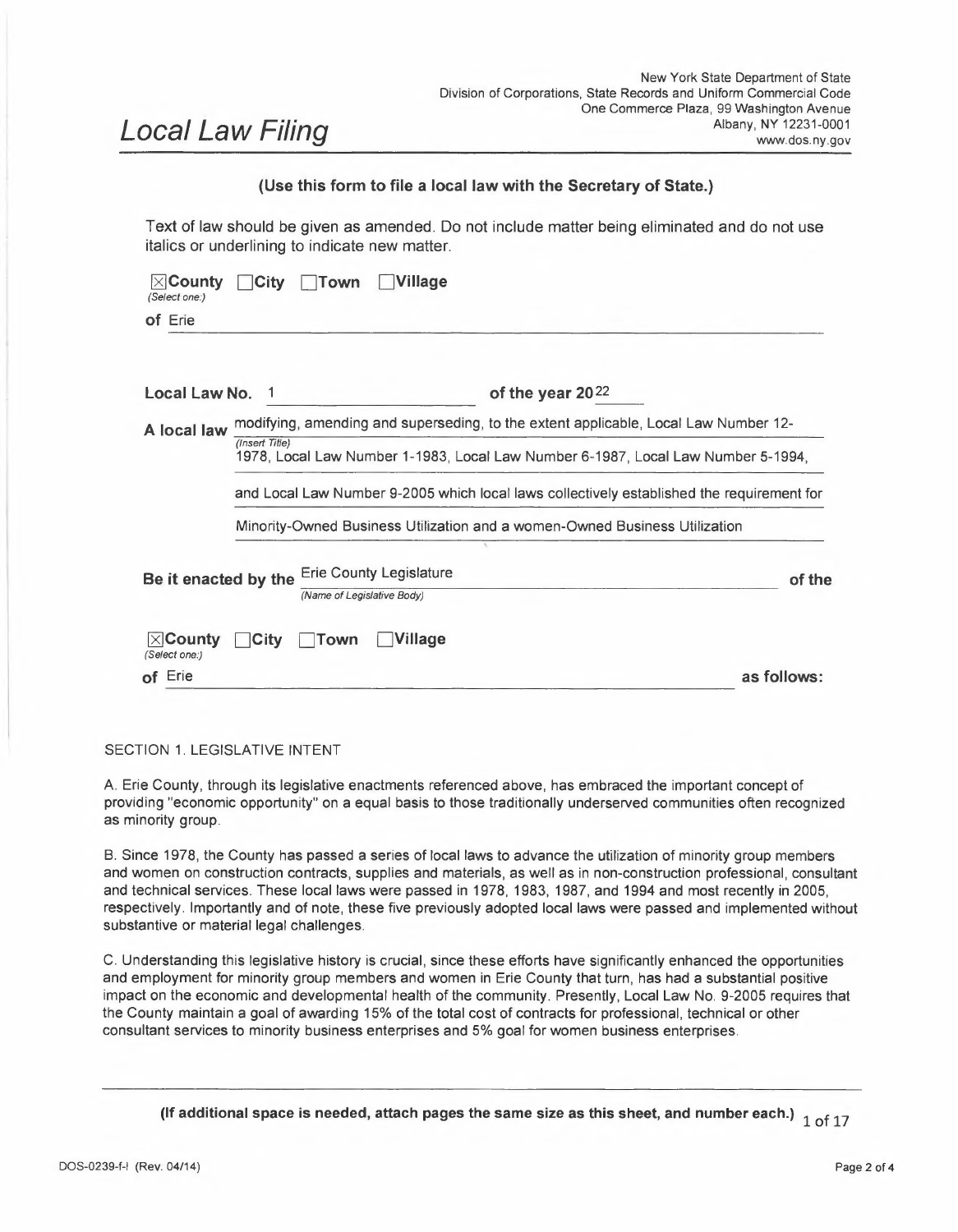- (4) Every Contractor responding to an invitation for bids, request for proposals or other solicitation resulting in a contract award from a County Department shall agree to the workforce participation goals in this Section and make good faith efforts to achieve the workforce participation goal or request a waiver from such goal.
	- (a) Contractor shall sign a certification prepared by the Erie County Division of Equal Employment Opportunity as to the good faith efforts.
	- (b) Any Contractor may submit a waiver request to this Section in writing to the Division of Equal Employment Opportunity. Each waiver request must be supported by appropriate documentation evidencing good faith efforts as to compliance.
	- (c) In the event that a Contractor is not able to meet the M/WBE goals, the Director of EEO may permit the workforce participation efforts to be credited towards any shortfalls in meeting the M/WBE participation goals, as deemed appropriate and with documented evidence of good faith compliance. The degree to which the workforce participation efforts may be counted towards the M/WBE goals shall be promulgated by the Rules and Regulations as described in Section <sup>11</sup> herein.

### **SECTION 9. MINORITY AND WOMEN UTILIZATION ADVISORY BOARD**

Erie County Charter Section 1703 establishes the Minority and Women Utilization Advisory Board ("MWUAB"), whose mission, among other matters, is to evaluate and review the adequacy of the County's efforts on behalf of Minority and Women's Business Enterprises.

- A. To the extent necessary and applicable, Local Law Number 1-1983, Section 2, thereof, shall be modified, amended and updated as follows:
	- (1) MWUAB is hereby tasked with reviewing program administration and implementation of this law including handling of any administrative appeals for non-compliance sanctions and shall submit an annual report to the Erie County Legislature.
	- (2) MWUAB shall appoint, among its members, a designated hearing committee for administrative appeals involving the subject matter of diversity compliance.
	- (3) MWUAB shall have its members appointed by the County Executive, consistent with Local Law Number 1-1983. The County Executive shall 14 of 17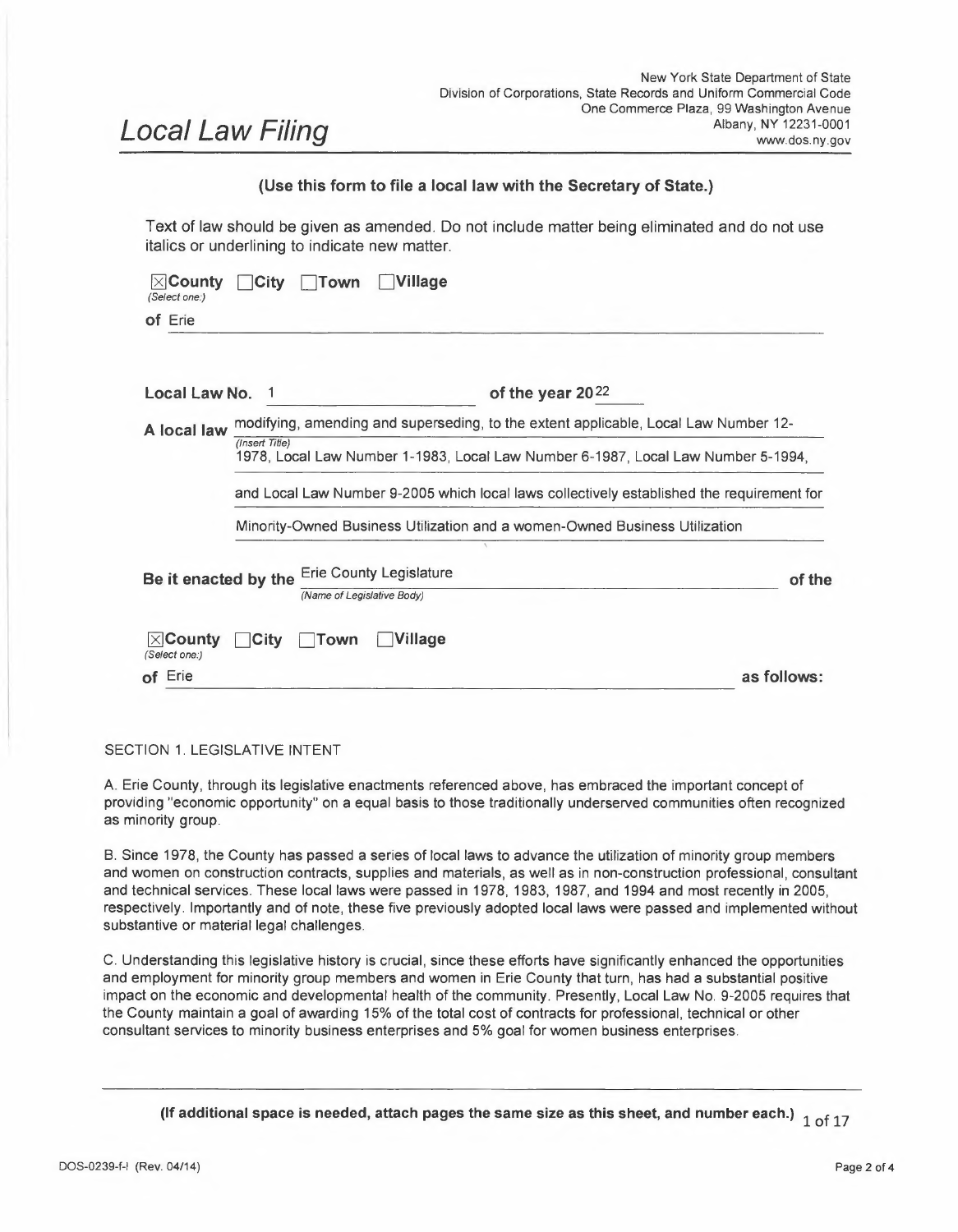provide a copy of the appointees to the County Legislature within thirty days of appointment.

(4) MWUAB shall retain, after consultation with and approval by the Department of Law, outside consultants and professionals as required to accomplish its mission and shall be empowered to promulgate rules for the administration of this Section 9.

# **SECTION 10. SANCTIONS FOR NON-COMPLIANCE**

As set forth in Section <sup>1</sup> of this law, the County has expressed a strong policy objective and intent to provide opportunity for meaningful participation in County contract awards. Further, as set forth in Section 2, the County has made certain legislative determinations in support of the policy directives contained herein.

- A. To accomplish that objective, each County contracting Department shall include a provision in its respective contracts that any Contractor who willfully and intentionally fails to comply with the MBE and WBE provisions of this law shall be liable to the County Department contracting entity for liquidated or other appropriate damages on account of such contractual breach. Any such assessment of liquidated damages, other appropriate contractual sanction or alternative nonmonetary sanction and penalty, such as a designation as a non-responsible bidder, shall be considered as a relevant factor in future County procurement opportunities.
- B. Each Contractor shall agree and consent upon acceptance of an award of a County contract to be bound by terms of compliance with the law including any associated sanctions.
- C. Not less than five days after receipt of a written provisional determination by a County Department that the Contractor has failed to comply with this Local Law, the Contractor shall receive a notice setting forth the rationale for the provisional determination, along with the time, date and place for the Contractor to appear and be heard on the provisional determination.
- D. At the designated time and place set forth in the notice, the Contractor may challenge the reasons for the County Department's provisional determination in person, with or without counsel, by appearing before the MWUAB's designated hearing committee as described in Section 9. No member of the designated hearing committee shall be an elected legislator.
- E. The MWUAB shall render its decision and make a recommendation to the Erie County Division of Equal Employment Opportunity and the Erie County Department of Law on whether or not to issue sanctions within forty-five (45) days after the presentation by the Contractor and the Department who made the provisional determination.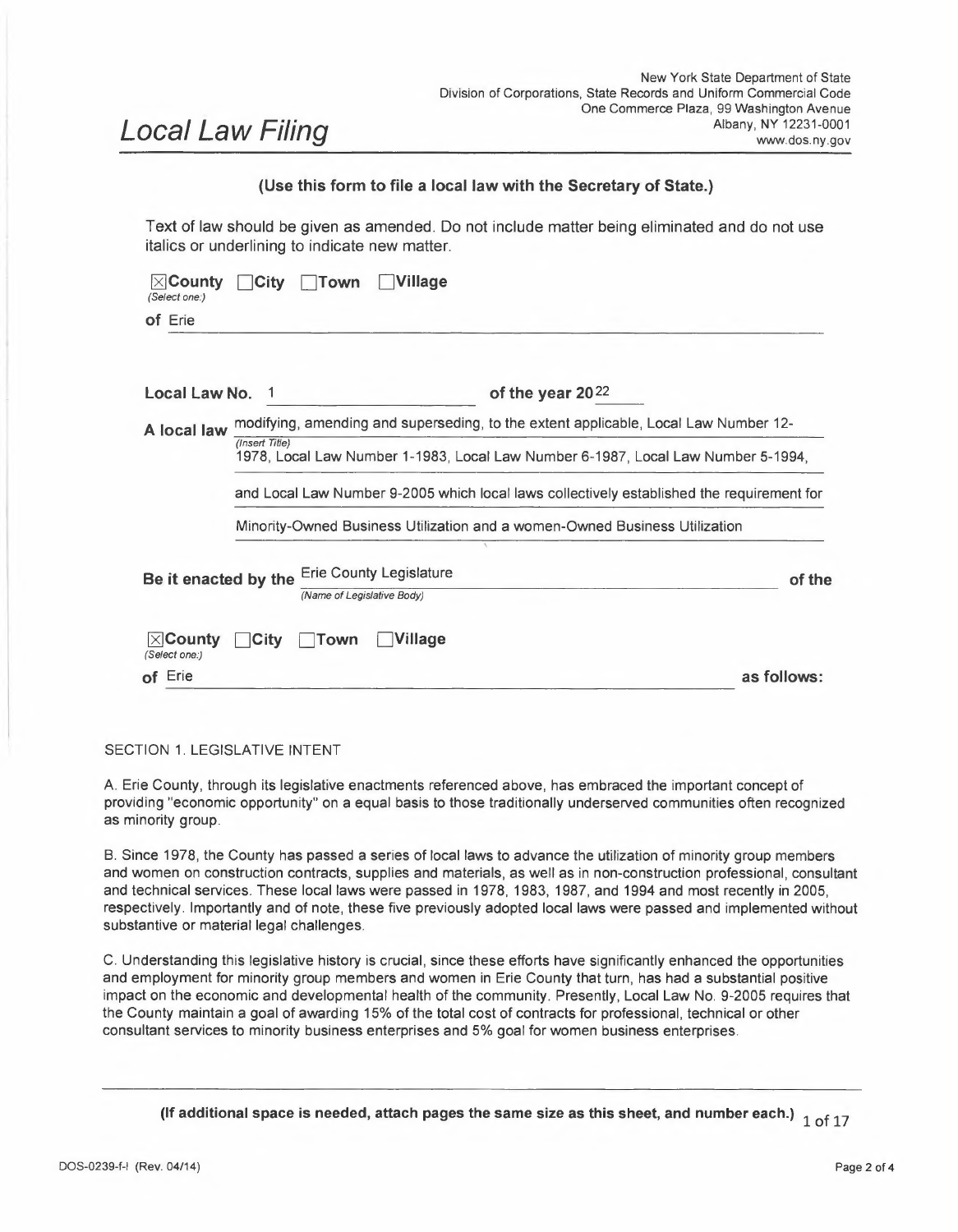- F. The County Department of Law will review the recommendation of the MWUAB in consultation with the Erie County Division of Equal Employment Opportunity and institute proper proceedings for the imposition of sanctions.
- G. If <sup>a</sup> County contractor/vendor/supplier asserts or claims <sup>a</sup> MWBE or workforce diversity status that is not accurate during its contract with the County, the County will note this factor and consider the non-compliance as a relevant factor in evaluating the vendor in future procurement opportunities. Said non-compliance may be a factor in determining that the vendor is not a responsible bidder for purposes of County contracting.
- H. The sanctions set forth in this Section are imposed if there is willful conduct and intentional conduct or <sup>a</sup> lack of having obtained necessary waivers and other evidence of good faith compliance.

# **SECTION 11. RULES AND REGULATIONS**

- A. Upon the completion of the Erie County Disparity Study and pursuant to paragraph 7(G) herein, the Division of Equal Employment Opportunity, in conjunction with the County Law Department, shall promulgate Rules and Regulations related to the implementation, guidance and enforcement of this Local Law. The Rules and Regulations shall also establish the MBE and WBE utilization goals to be awarded MWBEs in each of the respective areas (construction, supplies and professional services) based upon the findings of the Erie County Disparity Study.
- B. The Director of EEO shall file a copy of the Rules and Regulations with the Clerk of the County Legislature within sixty (60) calendar days of the completion of each Erie County Disparity Study. At the time of filing, any updated MWBE participation goals shall go into effect and remain as such unless and until the findings of a future disparity study warrants further changes.

# **SECTION 12. SEVERABILITY**

If any clause, sentence, paragraph, subdivision, section or part of this law or the application thereof to any person, individual, corporation, firm, partnership, or business shall be adjudged by any court of competent jurisdiction to be invalid or unconstitutional, such order or judgment shall not affect, impair or invalidate the remainder thereof but shall be confined in its operation to the clause, sentence, paragraph, subdivision, section or part of this law, or in its specific application.

# **SECTION 13. EFFECTIVE DATE**

This Local Law shall take effect thirty (30) days after the filing with the Secretary of State, in accordance with Section 27 of the New York State Municipal Home Rule.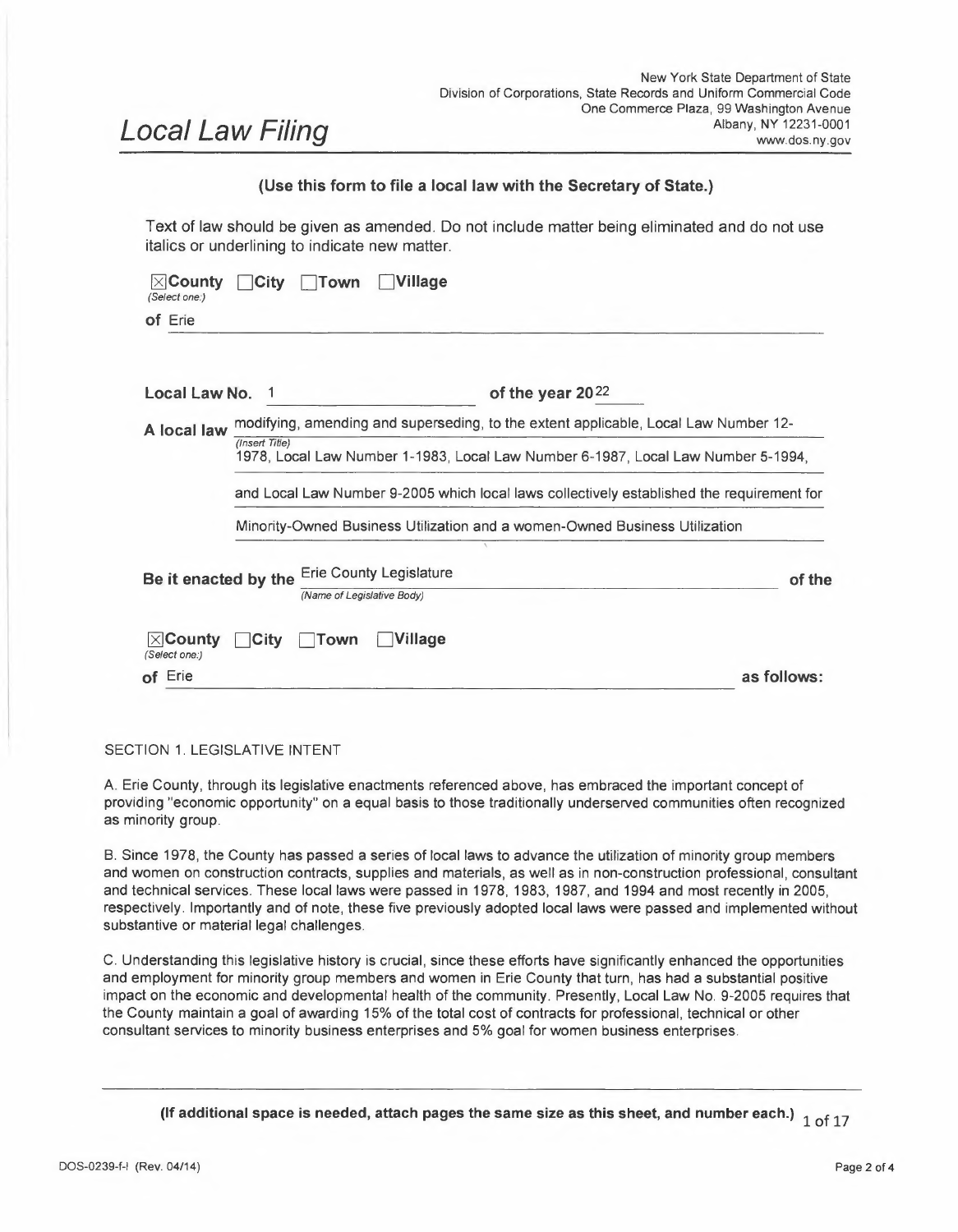# **SPONSORS:**

April N.M. Baskin Howard Johnson Jeanne Vinal Lisa Chimera Timothy J. Meyers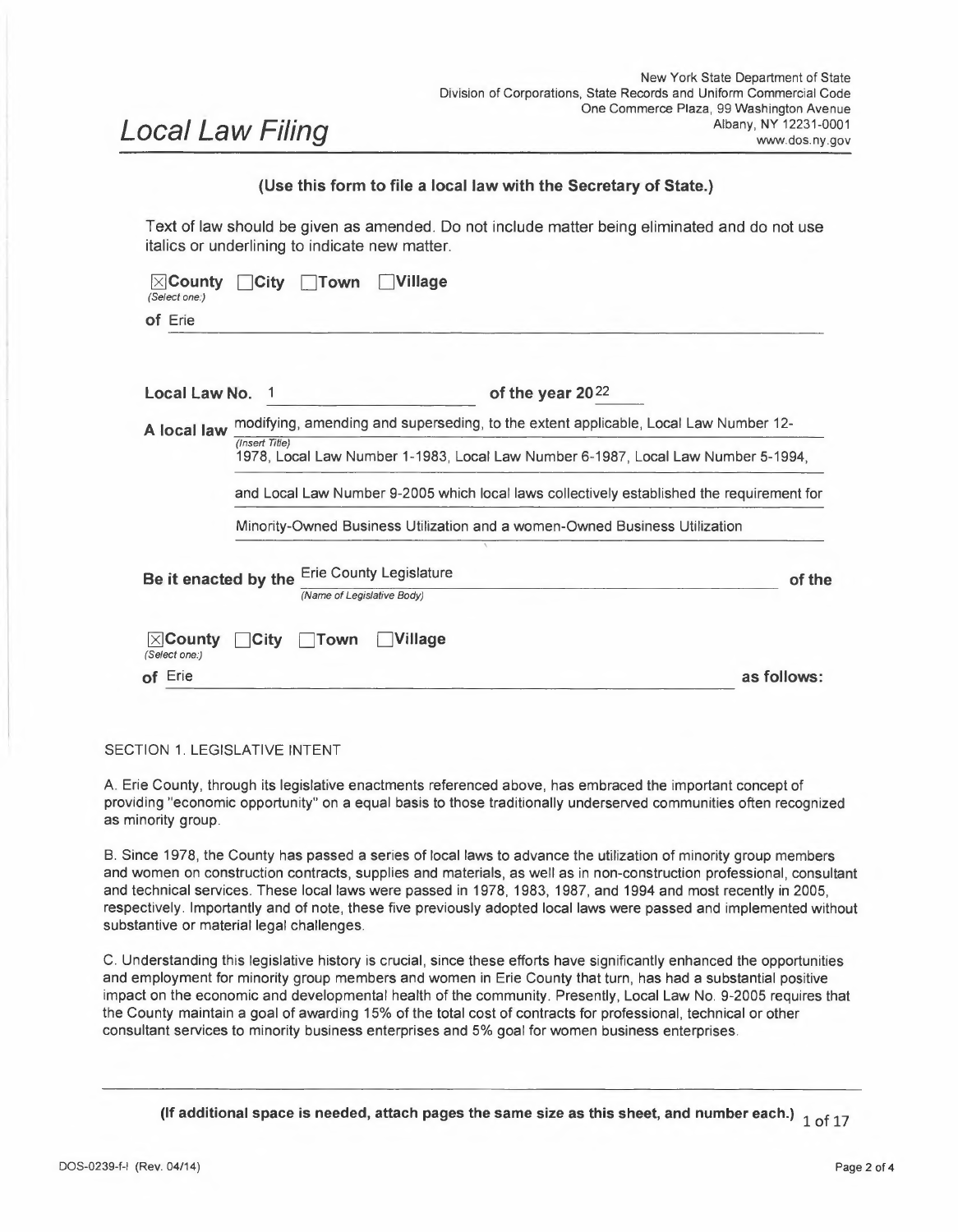## **(Complete the certification in the paragraph that applies to the filing of this local law and strike out that which is not applicable.)**

| (Complete the certification in the paragraph that applies to the filing of this local law and                                                                                                                                                                                                                                                              | strike out that which is not applicable.)                                                  |                                          |
|------------------------------------------------------------------------------------------------------------------------------------------------------------------------------------------------------------------------------------------------------------------------------------------------------------------------------------------------------------|--------------------------------------------------------------------------------------------|------------------------------------------|
| 1. (Final adoption by local legislative body only.)                                                                                                                                                                                                                                                                                                        |                                                                                            |                                          |
|                                                                                                                                                                                                                                                                                                                                                            |                                                                                            | on 20 jin accordance with the applicable |
| (Name of Legislative Body)                                                                                                                                                                                                                                                                                                                                 |                                                                                            |                                          |
| provisions of law.                                                                                                                                                                                                                                                                                                                                         |                                                                                            |                                          |
| 2. (Passage by local legislative body with approval, no disapproval or repassage after disapproval by the Elective<br><b>Chief Executive Officer*.)</b>                                                                                                                                                                                                    |                                                                                            |                                          |
| I hereby certify that the local law annexed hereto, designated as local law No. 1                                                                                                                                                                                                                                                                          |                                                                                            | of $20^{22}$ of                          |
| the County)(City)(Tewn)(Village) of Erie was duly passed by the was duly passed by the was duly passed by the<br>Erie County Legislature on December 16 20 <sup>21</sup> , and was approved)(net approved)                                                                                                                                                 |                                                                                            |                                          |
|                                                                                                                                                                                                                                                                                                                                                            |                                                                                            |                                          |
| (Name of Legislative Body)                                                                                                                                                                                                                                                                                                                                 |                                                                                            |                                          |
|                                                                                                                                                                                                                                                                                                                                                            |                                                                                            |                                          |
|                                                                                                                                                                                                                                                                                                                                                            | Erie County Executive<br>Elective Chief Executive Officer*)<br>and was deemed duly adopted |                                          |
| (repassed after disapproval) by the Erie County Executive<br>on $\frac{\text{January 11}}{20\ 2\ 2}$ , in accordance w ith the applicable provisions of law.<br>3. (Final adoption by referendum.)                                                                                                                                                         |                                                                                            |                                          |
|                                                                                                                                                                                                                                                                                                                                                            |                                                                                            |                                          |
| (Name of Legislative Body)                                                                                                                                                                                                                                                                                                                                 |                                                                                            |                                          |
|                                                                                                                                                                                                                                                                                                                                                            |                                                                                            |                                          |
| Such local law was submitted to the people by reason of a (mandatory)(permissive) referendum, and received the affirmative<br>vote of a majority of the qualified electors voting thereon at the (general)(special)(annual) election held on <b>wase of the contract of the contract</b><br>20 _____, in accordance with the applicable provisions of law. |                                                                                            |                                          |
| 4. (Subject to permissive referendum and final adoption because no valid petition was filed requesting referendum.)<br>I hereby certify that the local law annexed hereto, designated as local law No. ________________________of 20_______ of                                                                                                             |                                                                                            |                                          |
|                                                                                                                                                                                                                                                                                                                                                            |                                                                                            |                                          |
|                                                                                                                                                                                                                                                                                                                                                            |                                                                                            |                                          |
| come on 20 and was (approved) (not approved)<br>(Name of Legislative Body)                                                                                                                                                                                                                                                                                 |                                                                                            |                                          |
|                                                                                                                                                                                                                                                                                                                                                            |                                                                                            |                                          |

<sup>\*</sup> Elective Chief Executive Officer means or includes the chief executive officer of <sup>a</sup> county elected on <sup>a</sup> county-wide basis or, if there be none, the chairperson of the county legislative body, the mayor of <sup>a</sup> city or village, or the supervisor of <sup>a</sup> town where such officer is vested with the power to approve or veto local laws or ordinances.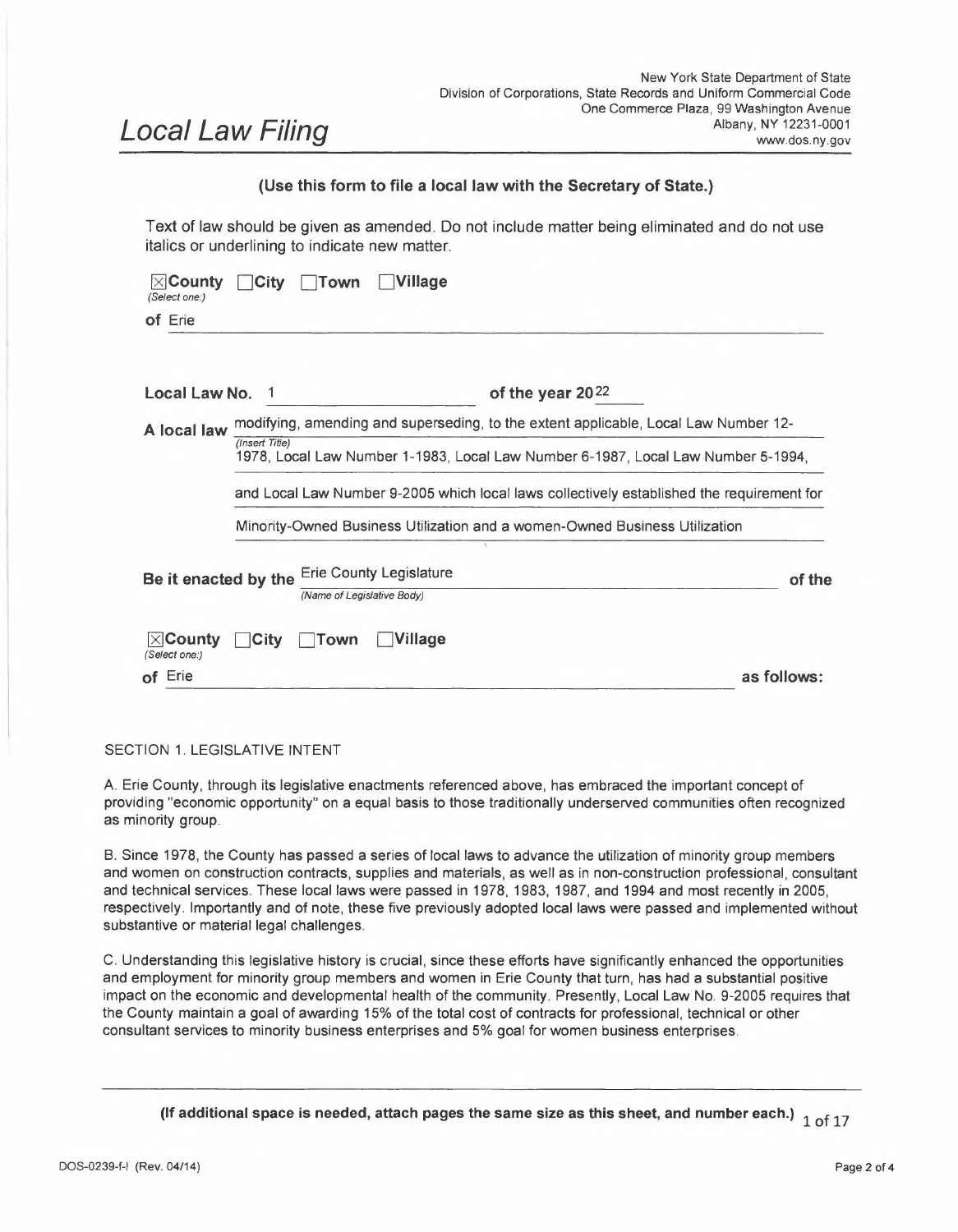# **5. (City local law concerning Charter revision proposed by petition.)** <sup>I</sup> hereby certify that the local law annexed hereto, designated as local law No. of2Oof the City of **having been submitted to referendum pursuant to the provisions of section (36)(37) of** the Municipal Home Rule Law, and having received the affirmative vote of a majority of the qualified electors of such city voting thereon at the (special)(general) election held on20,became operative.

# **6. (County local law concerning adoption of Charter.)**

<sup>I</sup> hereby certify that the local law annexed hereto, designated as local law No. of 20 of the County ofState of New York, having been submitted to the electors at the General Election of November 20,pursuant to subdivisions <sup>5</sup> and <sup>7</sup> of section <sup>33</sup> of the Municipal Home Rule Law, and having received the affirmative vote of a majority of the qualified electors of the cities of said county as a unit and a majority of the qualified electors of the towns of said county considered as a unit voting at said general election, became operative.

| (If any other authorized form of final adoption has been followed, please provide an appropriate certification.)               |  |
|--------------------------------------------------------------------------------------------------------------------------------|--|
| I further certify that I have compared the preceding local law with the original on file in this office and that the same is a |  |
| correct transcript therefrom and of the whole of such original local law, and was finally adopted in the manner indicated in   |  |
| $paragraph$ $2$ above.                                                                                                         |  |
|                                                                                                                                |  |

Clerk of the county legislative body, City, Town or Village Clerk or Date: officer designated by local legislative body<br>Date:  $1/2$ 

*(Seal)*